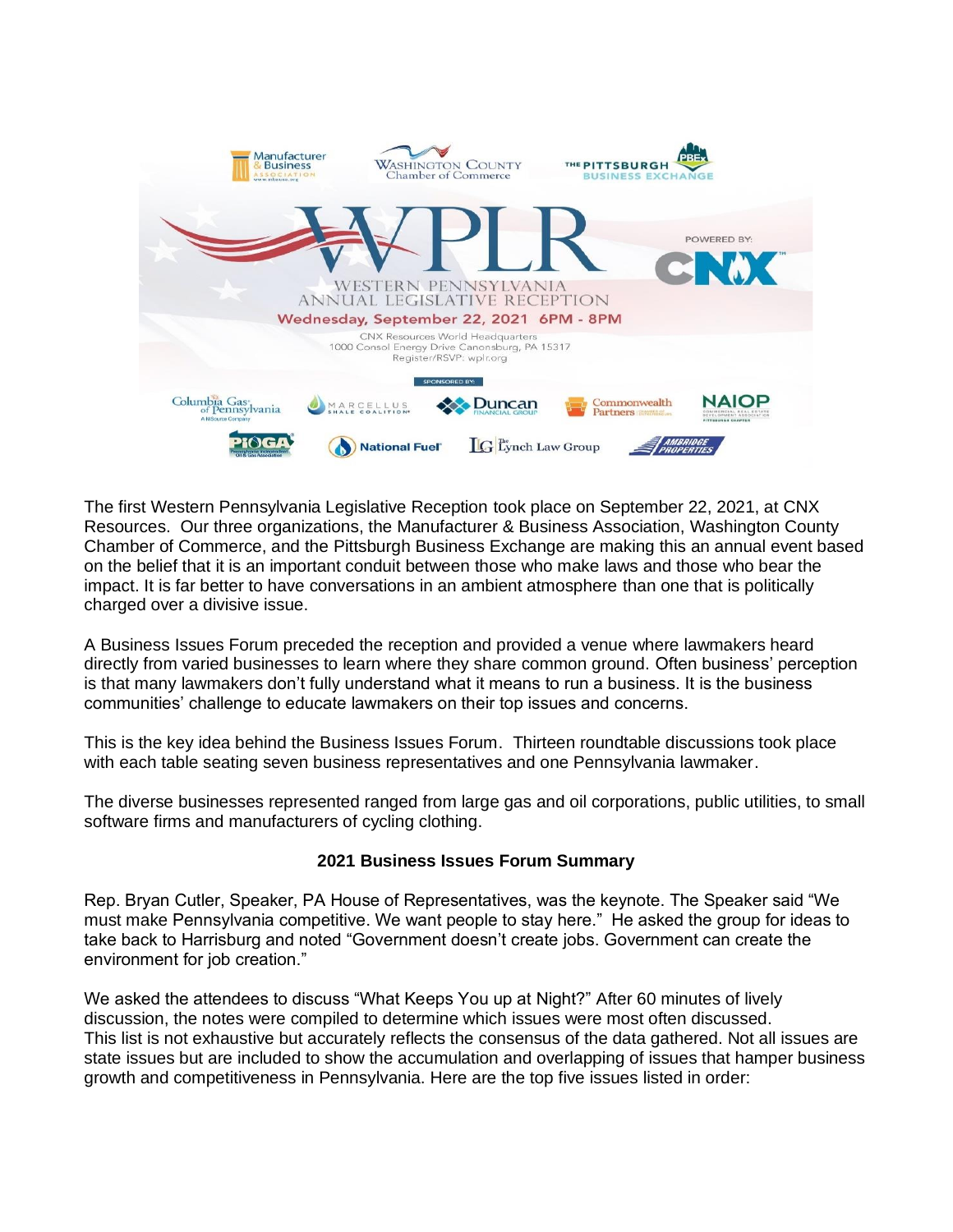## **1. Workforce/Labor & Employment/ Unemployment Compensation**

The inability to find workers and the lack of a prepared workforce. Those employers' short workers risk thousands of dollars in lost revenue each month.

### Problems:

- Senior employees are leaving the workforce. Their institutional knowledge is lost and not passed onto younger employees.
- Young people prefer to work part-time rather than full-time.
- Many potential employees do not have the mind-set and are not ready to work and require training.
- Many potential employees cannot pass a drug test.
- Many employers believe there is no available pool of workers.

#### Solutions:

- Some hire based on good character, behavior, and aptitude and then teach the required skills on the job.
- Some employees can be replaced by capital investment in equipment.
- The stigma of not going to college needs to be replaced by a shift to encourage other education paths. Promote the trades and tech schools.
- Explore the potential for including ex-offenders in the workforce.
- Train people for the jobs of the future.
- WEDnetPA is very helpful to train employees.
- Some companies go to other regions like Puerto Rico to seek workers.
- Adult literacy is needed.

### Problems:

Unemployment Compensation. The belief is that people are paid more not to work. The questions asked, "How do we get people back to work?" "How do we disincentivize people from not working."

- Workers have too much extra time on Unemployment Compensation.
- Fired employees work the Unemployment Compensation system to receive benefits.
- It is easy to lie to get dollars from the government for many programs.

### Solutions:

The government can help employers by incentivize working. Rewards may be given to new hires for staying employed, for example, for six months, twelve months and two years.

# **2. Regulations & Compliance/Energy.**

Regulations and compliance are needed but too much hampers growth and contributes to unpredictability.

Problems:

- Region-specific regulations place Pennsylvania at a competitive disadvantage for developing projects.
- There are regulatory inconsistencies.
- There is no recourse for the oil and gas industry to dispute issues pertaining to permitting and compliance.
- When a new administration comes in everything changes drastically which creates an unpredictable environment.
- The Department of Environmental Protection has many inconsistencies.

### Solutions:

"If we can't ease the tax burden, we can ease the regulatory burden."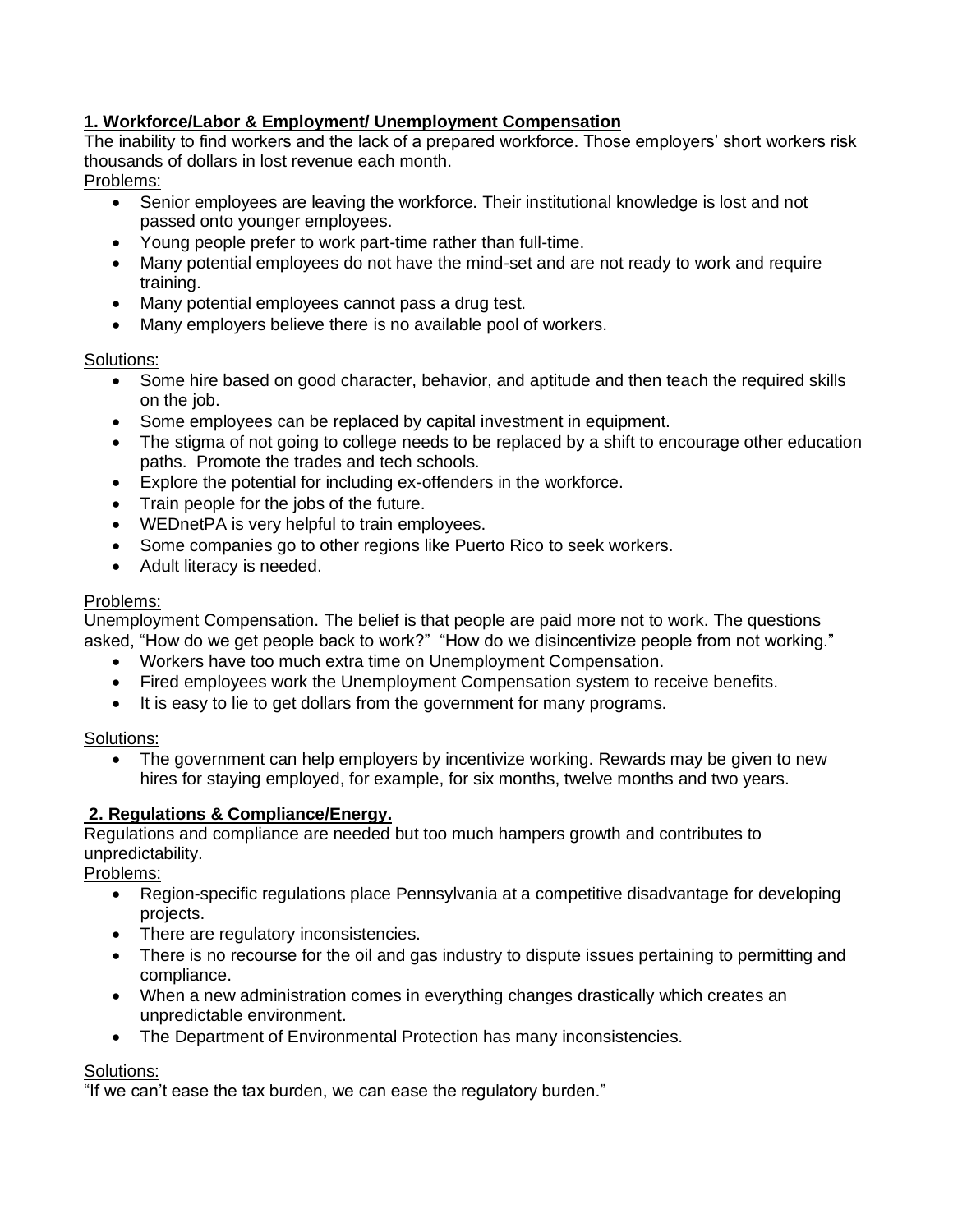- Regulatory predictability is needed.
- Make permitting process easier and create realistic standards across industry segments.
- Create a permitting board to help streamline permitting across the state

## **3. Health Care Costs and Insurance Premiums**

Health care costs are one of employers' highest costs. Premiums increase every year and there is no end in sight.

Problems:

- Non-profits require a lot of community-provided services in their respective locations which translate to costs picked up by others. They occupy tax-exempt real estate.
- There is a lack of competition
- Health care is expensive for all from small employers to large employers.
- Group plans are very tough for small and medium-sized businesses. They have no buying power and average premium increases range between 10-15% with numbers reaching over 40% are not uncommon.

Solutions:

• Smaller employers would benefit by grouping together in larger pools to get benefits like larger employers and at a reduced premium. Over 30 other states allow this in the form of an Association Health Plan.

### **4. Predictability and Ease of Doing Business/Incentives to Attract Business**

Unpredictability makes it very hard to do business and plan for the future. Businesses need certainty and know that neighboring states, Ohio, and West Virginia, are more business friendly. Ease of doing business overlaps and can apply to many policy areas. Here is one example. Problems:

A utility company representative noted infrastructure replacement and restoration costs are a huge issue for his company.

- After the company digs the hole and lays the pipe, they must restore the infrastructure. Previously they patched just the hole and now they have to patch the entire street.
- It is getting harder because there are many municipalities and they each have different and continually changing guidelines.
- The cost of restoration grows higher and higher, and it is passed onto ratepayers.

### Solutions:

Pennsylvania has 500 localities. Regionalization would help. For instance, the Northern Regional Police Department shares costs. This is not a state issue and the method to adopt regionalization is voluntary.

Problem:

In order to change our economic issues, we need adequate financial incentives to attract businesses to PA.

Solutions:

- The financial incentives can be increased through the annual state budget.
- More pad-ready and shovel-ready sites with all infrastructure and utilities are needed.
- Financial incentives for economic development in urban areas is needed for the following:
	- o Conversion of office space to residential space
	- o Rents breaks for small businesses
	- o To help smaller businesses occupy existing empty buildings

# **5. Covid -19 Compliance & Civil Liability Issues**